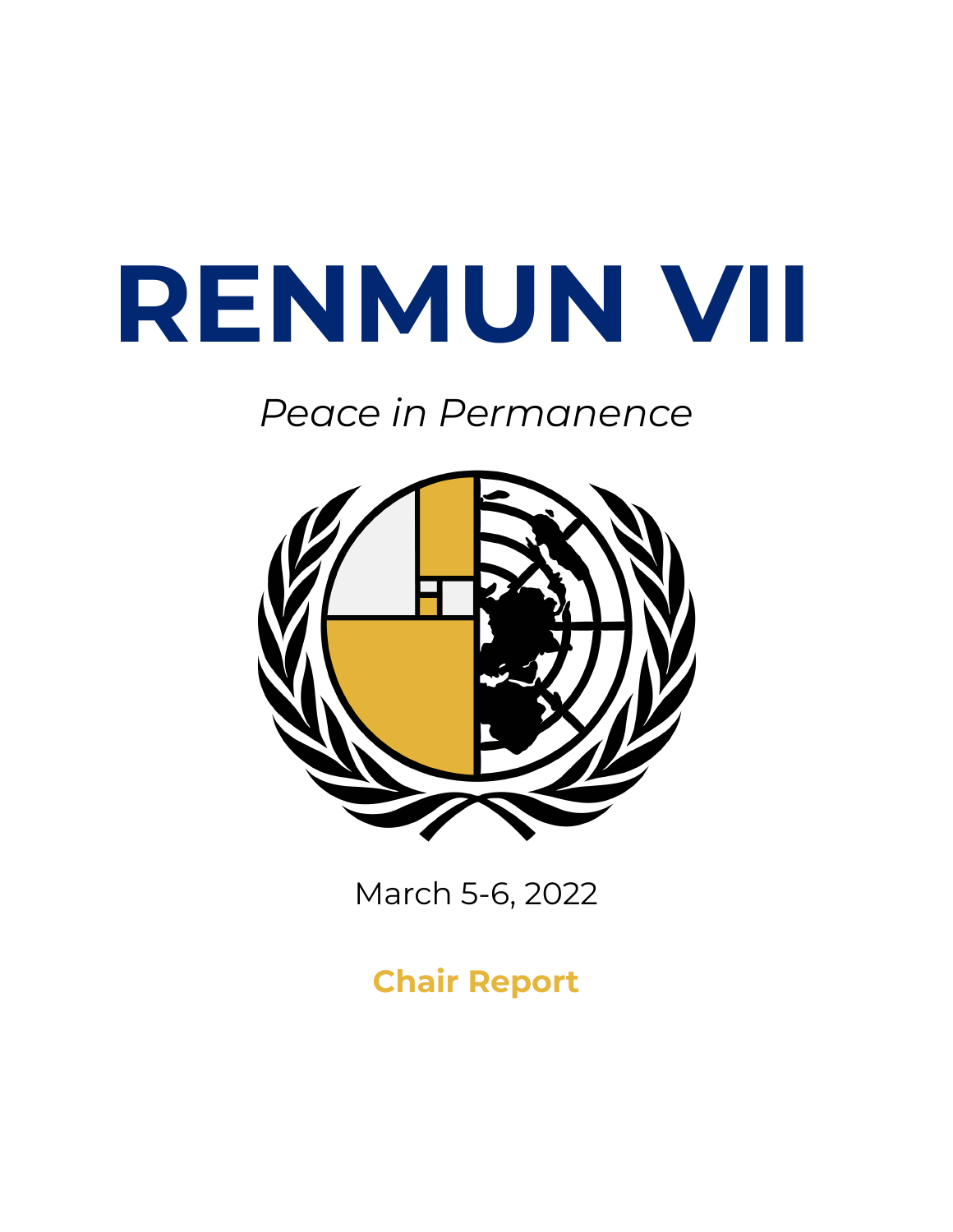# **Chair Introduction**

Welcome delegates,

It is truly a delight to be welcoming all of you to DISEC at RENMUN VII! We are Howard Lee and Aidan Lai, from Diocesan Boys' School and Renaissance College respectively. It is an honour for us to be chairing DISEC this year.DISEC at times can be a council often neglected by the general public for its lack of immediate and binding action. However, don't be fooled by its purely advisory nature. As the first committee of the United Nations General Assembly, the council is of the utmost importance regarding security and demilitarisation throughout a plethora of nations and regions. Ensuring citizens throughout the globe stay safe.

It is a chair's responsibility to foster debate and encourage healthy rivalry between delegates - to ensure a productive yet opinionated council for delegates to enjoy. For these goals, we call on you delegates for assistance. Together, we hope to explore key concepts that foster a thoughtful and dynamic environment. MUN can be an experience that shapes long-term memories and lasting friendships - we mean to make this conference no different.

So go on and deliver that speech you've been unsure about for days on end. Write that clause you've been too nervous to mention to your allies in fear of rejection. Stay firm and clear with your stance in the midst of overwhelming pressure to change. We find that the best stories seldom come from delegates that allow others to push them around - but from those that stand against the tide of public opinion.

With that said, we truly hope that all delegates can find a fulfilling and entertaining experience in this council. There are times when a delegate is expected to do their best in furthering the debate and to continue the interests of the committee. There are also times however when they are encouraged not to take the matter at hand too seriously - to abandon etiquette in favour of having fun with their fellow delegates. We chairs wholly support delegates choosing these times at their own discretion.

Best wishes, Head Chair Howard Lee ([Howardsklee@gmail.com\)](mailto:Howardsklee@gmail.com) Deputy Chair Aidan Lai [\(laik13@rchk.edu.hk](mailto:Laik13@rchk.edu.hk))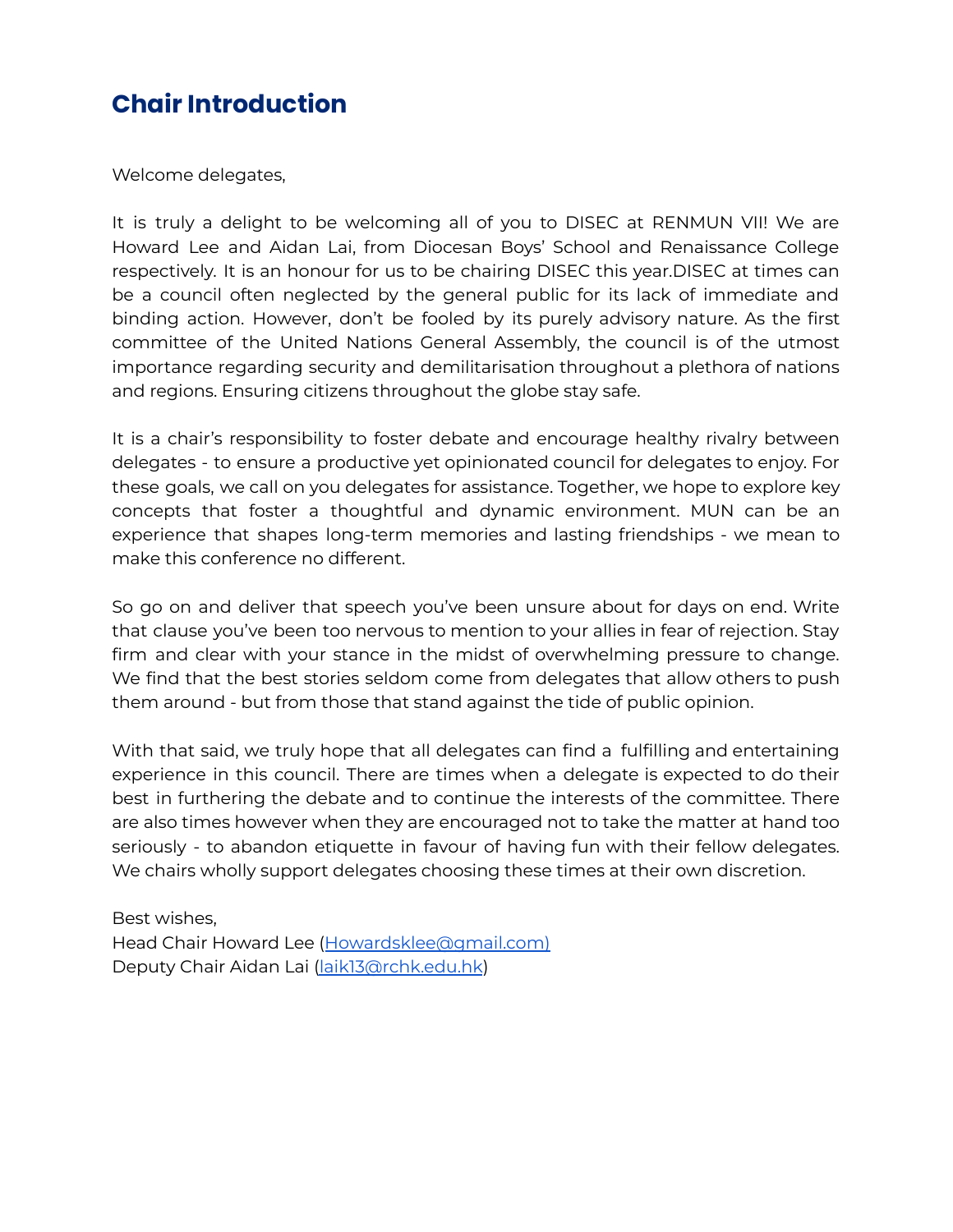# **Addressing the dangers posed by lethal autonomous weapons**

#### **Introduction**

Once a common - almost stereotypical staple in science fiction. Metallic, faceless, autonomous drones that hunt and kill without the need for human action. A notion formerly limited to the ridicule of American film audiences, is quickly becoming a reality in militaries worldwide.

Lethal autonomous weapons (LAWS), are weapons designed to act without the need for manual human control. While there is no singular definition that ascertains the full nature of this technology, a directive from the US department of defence defines LAWS as: "weapon system[s] that, once activated, can select and engage targets without further intervention by a human operator".

The debate around this topic is far from a clear and cut discussion. Unlike splitting the atom or using chemical weapons, LAWS can be classified into multiple categories. It is not enough to simply think of LAWS as weapons that can kill on their own. If that were the case, then all weapons capable of acting independently like landmines or traps would all fit into the definition of LAWS. (As a note this report focuses on a futuristic definition of LAWS in development by major countries. However delegates may wish to further that definition)

Despite decades of back and forth between nations it is unsurprising that a solid definition of LAWS has not been found. Delegates are highly encouraged to define what they consider to be autonomous weapons in their resolutions.

#### **Dangers**

The dangers/benefits of LAWS revolve around its use of autonomy and self-directive. The eventual breakdown of the manpower requirement in warfare in favour of autonomous weapons that can be mass produced would undoubtedly change the landscape of war forever.

This technology is still in its beginning stages however. We have seldom seen true autonomous technology being utilised on the battlefield. This is because the resource and monetary requirements for developing these weapons are only available to major world powers. It would raise various ethical and practical implications that will be mentioned later.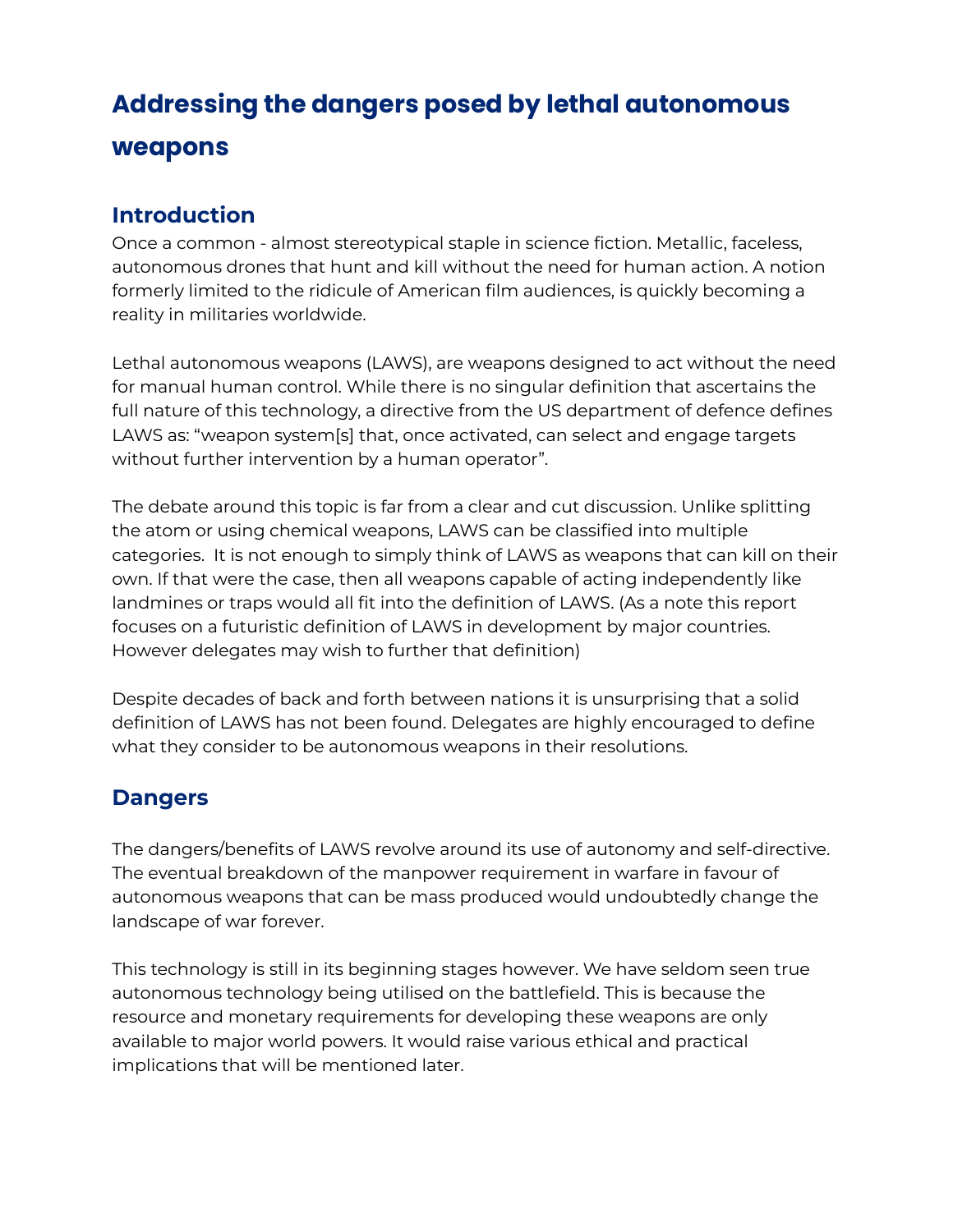### **Key Terms**

| Term               | Definition                                                                                                                                                                                                                                                                                                                                                                                             |
|--------------------|--------------------------------------------------------------------------------------------------------------------------------------------------------------------------------------------------------------------------------------------------------------------------------------------------------------------------------------------------------------------------------------------------------|
| LAWS               | Lethal Autonomous Weapons: Weapons<br>capable of acting with lethal force without<br>direct human control (Up for delegate<br>interpretation)                                                                                                                                                                                                                                                          |
| Responsibility gap | A situation where the impossibility of finding<br>those responsible leads wrongful acts to go<br>unpunished.                                                                                                                                                                                                                                                                                           |
| <b>Black Box</b>   | A black box refers to a system for which we<br>know the inputs and outputs but can't see the<br>inner workings that turns the former into the<br>latter.                                                                                                                                                                                                                                               |
| Forever Wars       | When wars are no longer restricted by soldiers<br>who will fight on the front line, replaced instead<br>by automatons without traditional logistic,<br>moral and physical limitations - it is not<br>impractical to believe that wars could last years<br>or even decades more than they already have.<br>Leading to "Forever wars" where no nation will<br>be sufficiently crippled to end the fight. |

# **Background Information:**

From the original traps fashioned by hunters used since the beginning of humanity to landmines placed by the axis forces during WW2 - we're no strangers to weapons that require only minimal human intervention to effectively function. It's important to note however that these are but a preview of what we are likely to see in the future. There are many case studies I'd recommend reading up on to get a good idea on what LAWs in the future could look like. Some of these are:

Israeli Harpy - A UAV designed to track down and destroy enemy radar emitters autonomously after activation. American drone strikes - Especially its use in the middle east and past incidents of civilian casualties. South Korean Autonomous Turrets - weapons installed in the DMZ that have the capability to autonomously select and attack targets kilometres away.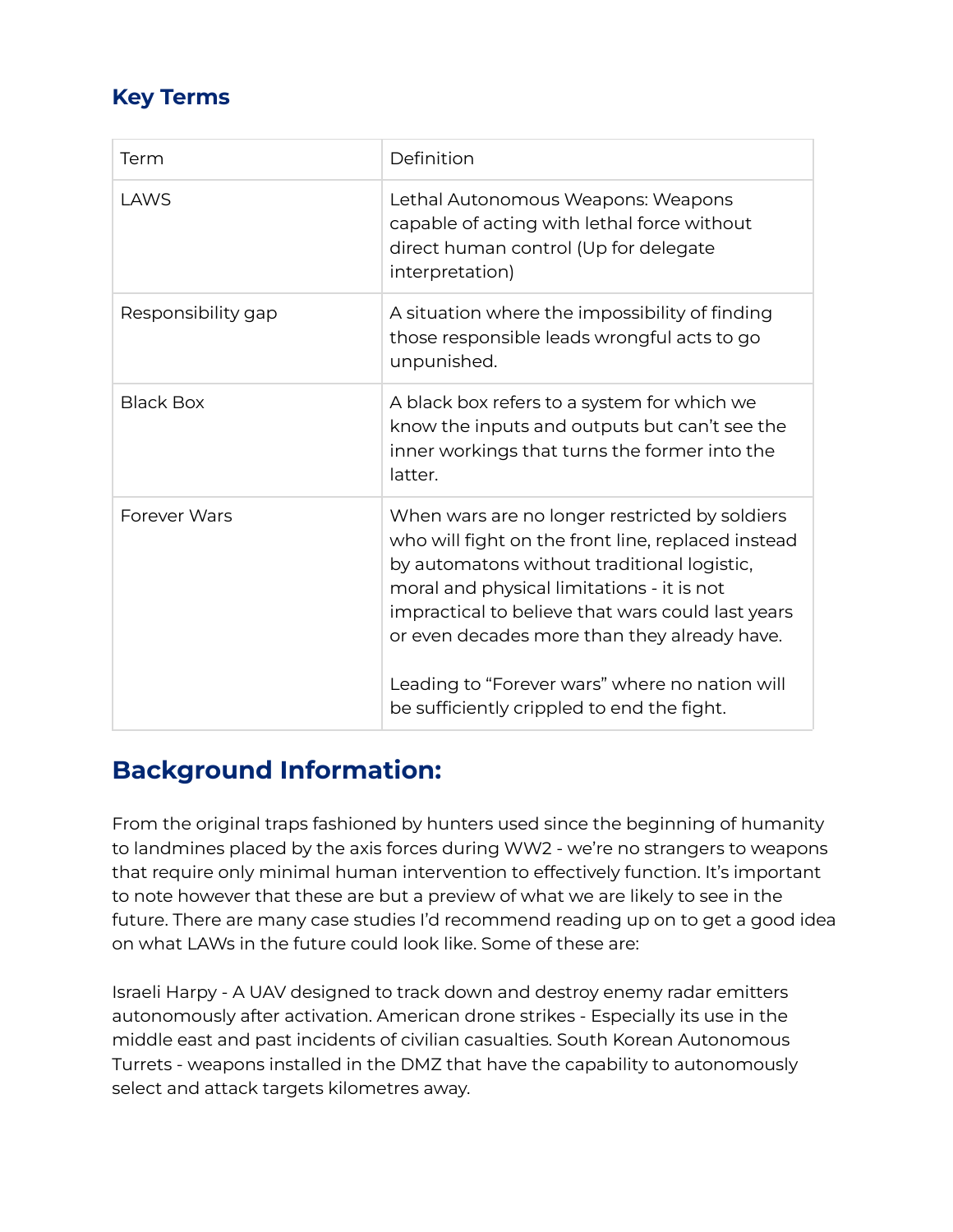As a general gist, all the cases mentioned above contain some level of autonomy in the operation of their weapons, requiring human supervision within their operations. For example, the gun turrets placed to monitor the DMZ frequently require manual human target selection - for more complicated cases and will not fire unless the target is confirmed as a hostile. The Israeli Harpy will also request human confirmation before engaging a suspected target. With this revelation, one could reasonably argue that true autonomous weapons - that select and execute orders automatically are yet to really exist.

However, it takes no stretch of imagination to believe that these weapons could, in the very near future, be improved to be fully autonomous. This is what delegates will be mainly discussing. Not weapons that already exist but what we are to do before fully autonomous weapons really emerge.

#### **Practical implications**

#### **Negative**

Autonomous weapons not tied to a human cost may lower the threshold for war, removing the main economic and political obstacle towards military action. In the past the US has fought various costly and often unsuccessful wars in Vietnam, Iran and Afghanistan. The consequences of which have destroyed public perception of interventionist policies, leading to a popular anti-war sentiment. LAWS that act require no such costs could allow various militaries a politically viable way to continue waging wars.

It is because of these benefits major powers are incentivised to continue development on this technology. Leading to two possible outcomes: the first being where world powers engage in a new arms race - eventually leading to a "Forever war" between two powerful militaries. Without the risk of mutually assured destruction; LAWS could be produced en-masse and used to inflict devastation without boots on the ground. The second being the use of these weapons by world powers to destabilise and attack smaller countries at a terrifying efficiency.

All of this implies strictly militaries would have access to this equipment. The book "AI 2042" describes a world where autonomous weapons is accesible to terrorists and non-state actors. Attacks could be carried out against government officials and business elites using autonomous drones powered by facial recognition technology. A chilling science fiction that is very possible should this technology fall into the wrong hands. Others have taken this a step further, describing LAWS as an ideal tool for dictators to carry out ethnic cleansing.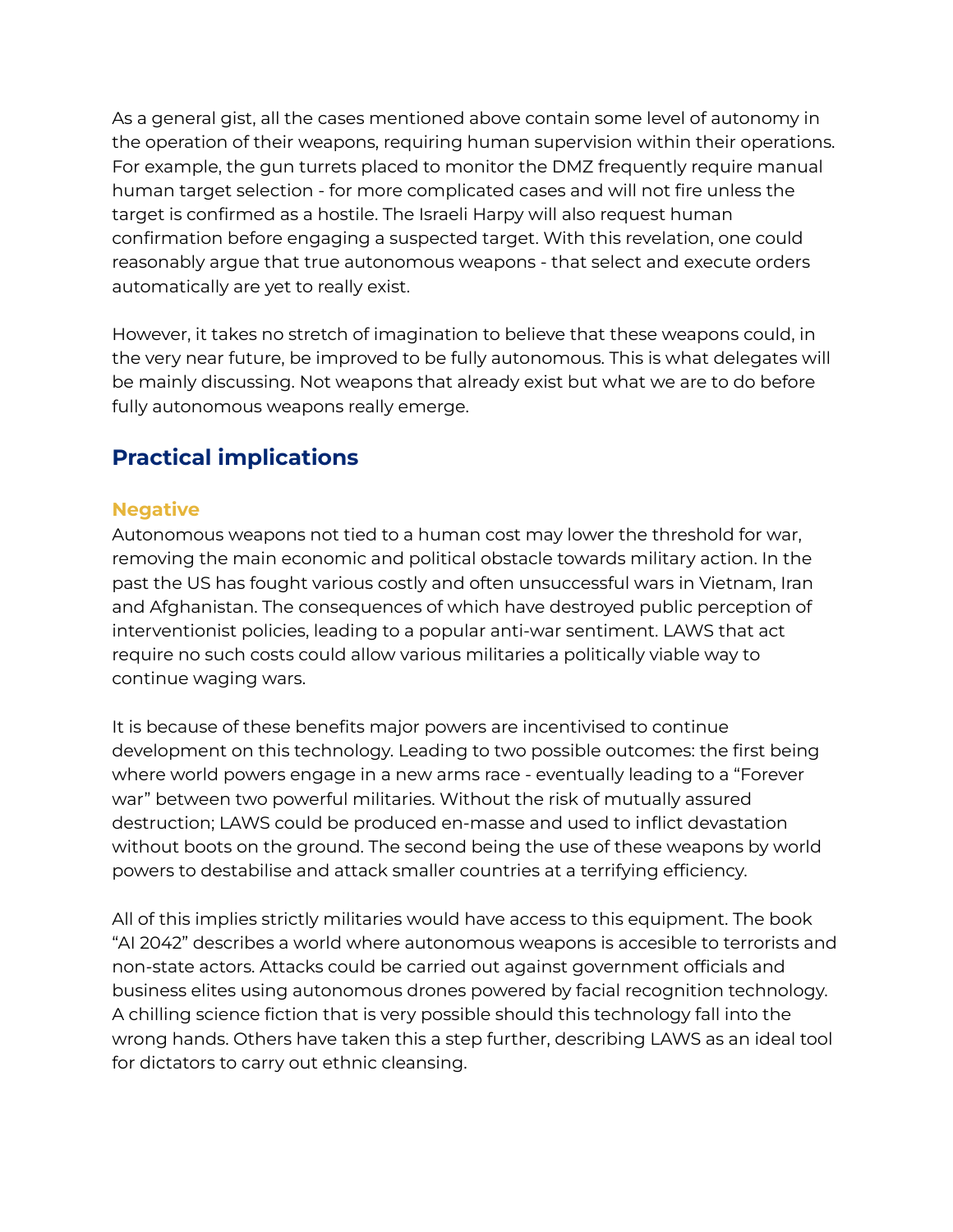In short, countries that don't wish to expend manpower and political resources on waging war could heavily benefit from this autonomous technology.

#### **Positive**

However, there are arguments for both sides of the debate. Just as those that have opposed this technology have claimed nothing but death and destruction to come from further development; those that support it have claimed autonomous weapons may "Optimise" deaths, reducing civilian and military casualties.

The argument goes that as combat becomes more advanced, there is a far higher potential for increased efficiency and precision. They argue that whereas traditional warfare requires an extensive process of spotting, discovery and execution, that often leads to significant collateral damage; LAWS could optimise this and in the process reduce civilian deaths and collateral damage.

Furthermore, there is nothing to prove that LAWS would indeed lead to greater casualties over traditional human operated warfare. History has shown that humans have always been willing to kill each other in various ways regardless of if autonomous weapons were present or not. Looking back into history, the two hundred thousand Japanese citizens killed in the Hiroshima and Nagasaki bombings were not made autonomously but by human action. There is not much to prove weapons in the hands of human beings would be better than weapons in the hands of autonomous control.

Being a technology still in its infancy, a world dominated by terminator-esque deathbots is still far away. However practical applications of LAWS have already been used to great effect. It takes only a slight foresight to see that combat in the near future may be dominated by drones similar to remote strike drones that we see in the US or models of automatic of the Israeli Harpy.

Delegates in this committee today will be discussing their stance around this topic. Some more guiding questions can be found later on.

## **Potential Clashes**

#### **Machine accountability**

Once again using the US as an example: semi-autonomous drone strikes conducted by often classified and deeply shrouded operators have already jeopardised our current definitions of accountability. Causing potential crimes against humanity to go unpunished. Who is held accountable when a drone kills innocent civilians? Philosopher Robert Sparrow argues that the autonomy of LAWS makes tracing those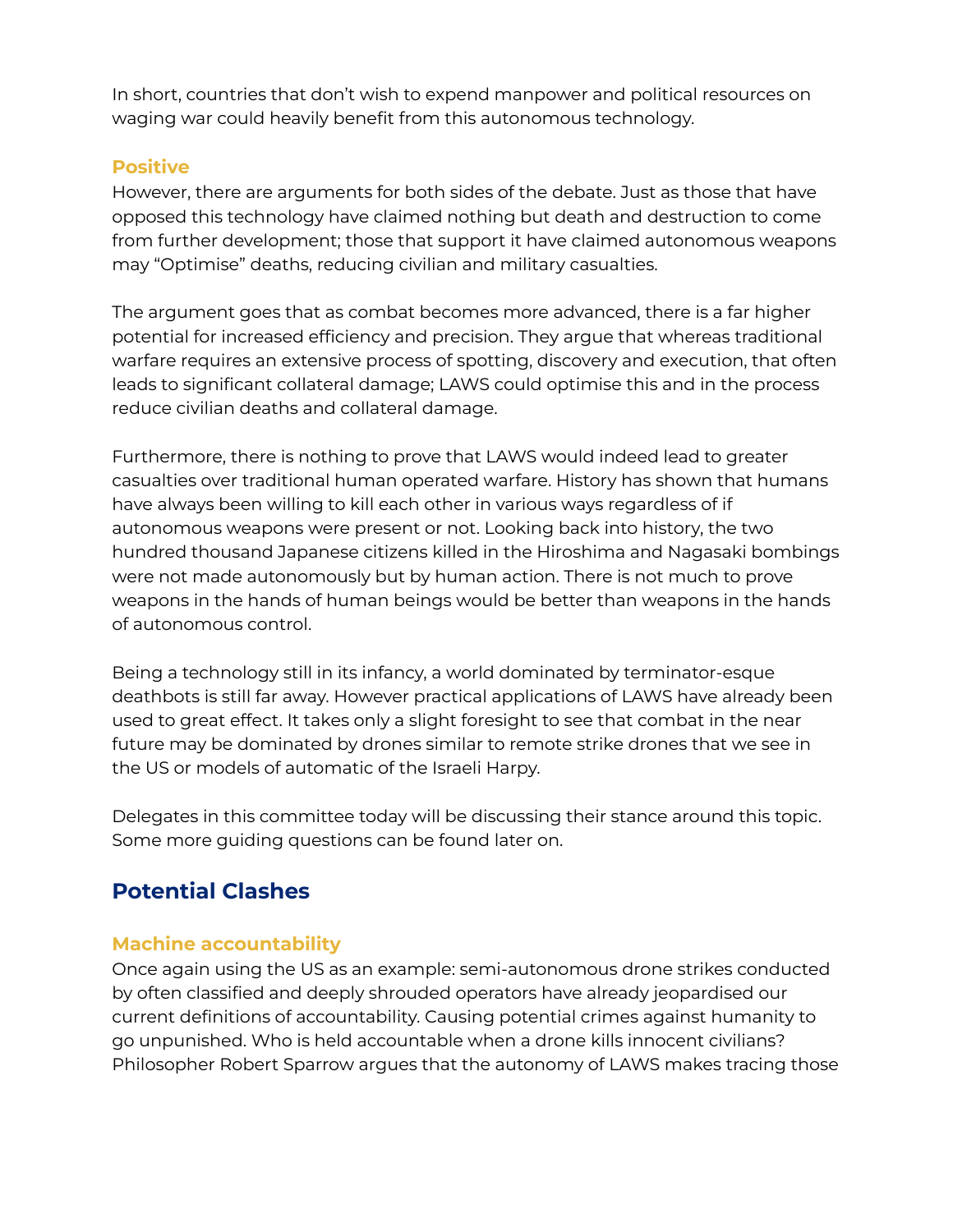responsible back to its original agent infeasible. He calls this the "Responsibility gap", where an impossibility of accountability leads wrongful acts of war to go undeterred.

Additionally some countries consider the act of ending a human life reserved for humans and humans alone. Seeing the very concept of weapons acting on their own - decided life or death to be wholly abhorrent.

Delegates will consider whether or not the very definition of accountability needs to be changed with the rise of these weapons. Debating too if the significant ethical and moral concerns call for potential restrictions or preventative measures.

#### **Effectiveness of LAWs to optimise military operations**

As stated before, those in favour of LAWs have cited it as a potential method to "optimise" civilian casualties and increase combat effectiveness. Delegates have to decide whether or not this claim is true through careful consideration of case studies: On previous weapons development, uses of weapons resembling LAWs and stances of member nations to argue on either side.

#### **Regulation of LAWs**

Any sort of regulation is hugely optimistic, as the incentives and implications of this technology will likely cause no actual change in development among key actors. Unlike the production of WMDs (Weapons of mass destruction) or ICBM technology (Intercontinental Ballistic Missiles) LAWS do not require rare minerals or an expensive and complicated lab to see results.

Seeing the increasing availability of facial recognition and the improvement of drone technology, we may reach a future where even the most moderately funded group could realistically produce their own autonomous weapons. While this may culminate in half-functional or even crude designs; one has to remember however that an autonomous weapon's biggest benefit is the lack of a human operator. Perhaps a first generation of LAWS would not be a spinoff of already existing drone technology but rather bombs strapped to cameras equiped with the ability to recognise targets automatically. Being used by terrorist groups to replace suicide bombers.

In short, due to the increasing capabilities of software and ease of development, It is impossible to fully ban LAWS. A good resolution then would tread the fine line between creating effective enforcement and outrageous demands (i.e outright restrictions) that would bring development underground.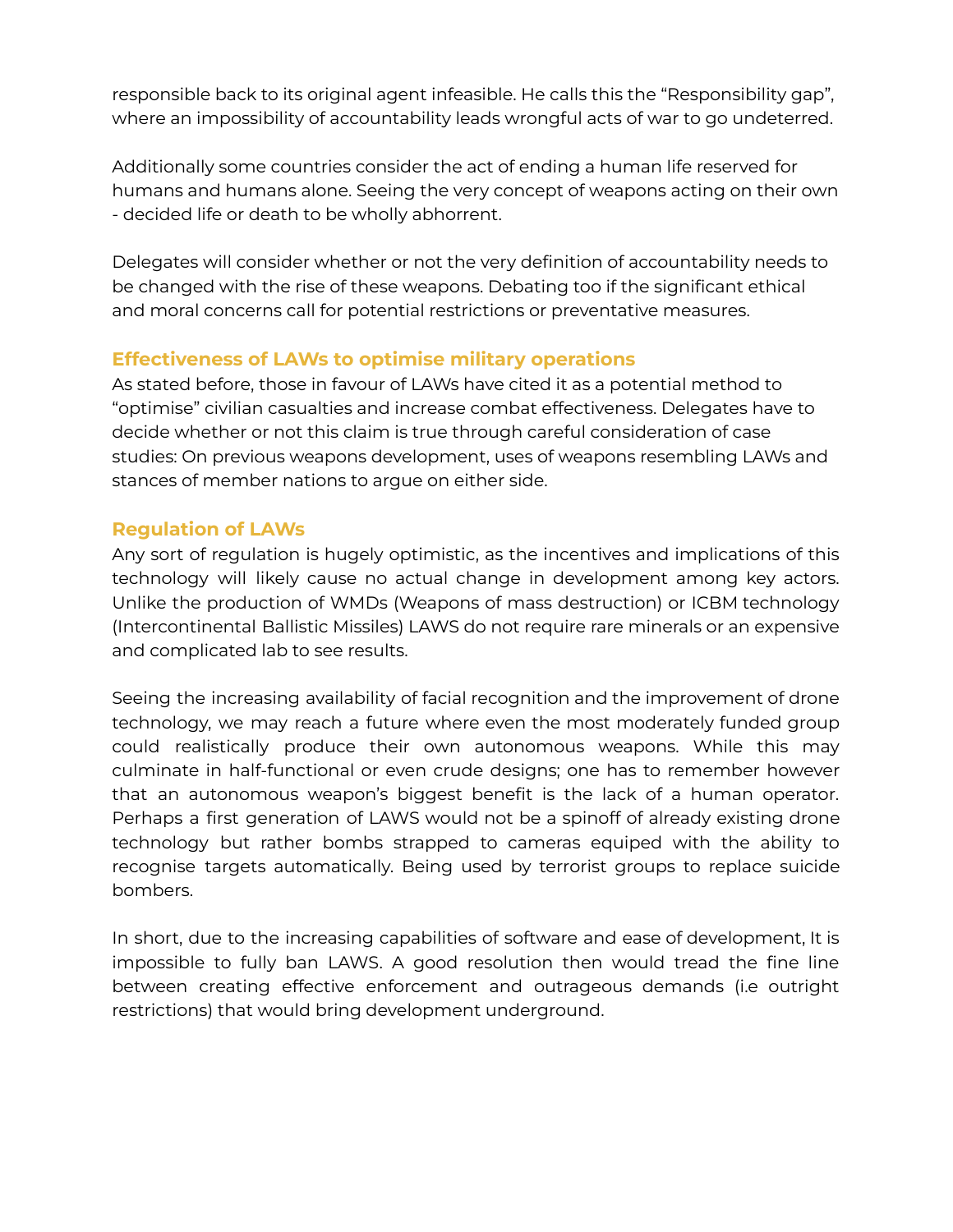# **Key Stakeholders**

| Stakeholder                                      | Involvement with the Issue                                                                                                                                                                                                                                                                                            |
|--------------------------------------------------|-----------------------------------------------------------------------------------------------------------------------------------------------------------------------------------------------------------------------------------------------------------------------------------------------------------------------|
| Israel                                           | Israel has been involved in the research,<br>production and sale of LAWS. It holds a firm<br>stance against regulation to ban or restrict<br>these weapons and has on many occasions<br>expressed that they "might ensure better<br>compliance with the laws of armed conflict in<br>comparison with human soldiers." |
| China                                            | The Chinese delegation has in the past stated<br>that it "Supports a ban on the use - but not the<br>development of LAWs". A stance that some have<br>called "Strategic ambiguity". Based on this<br>unclear stance they have taken, a Chinese<br>delegation may choose to take either side of the<br>debate.         |
| Russia                                           | Russia has opposed a preemptive ban on LAWs.<br>Citing that LAWs if given ample development<br>could "ensure the increased accuracy of weapon<br>guidance on military targets, while contributing<br>to lower rate of unintentional strikes against<br>civilians and civilian targets."                               |
| MEDCs (More economically<br>developed countries) | Potential development of LAWs by MEDCs is<br>likely to be a clear lynchpin to securing military<br>dominance in the near future. MEDCs that wish<br>to secure their position on the world stage are<br>likely to wish to continue the development of<br>LAWs.                                                         |
| LEDCs (Less economically<br>developed countries) | LEDCs will likely not have the resources to<br>develop effective LAWs systems in the near<br>future. What this means is that MEDCs that do<br>successfully develop such weapons will hold a<br>significant military advantage over LEDCs.                                                                             |
| <b>Militaries</b>                                | Militaries worldwide will have to consider LAWs<br>as one of the biggest potential innovations in<br>warfare we'll see in the next few decades.                                                                                                                                                                       |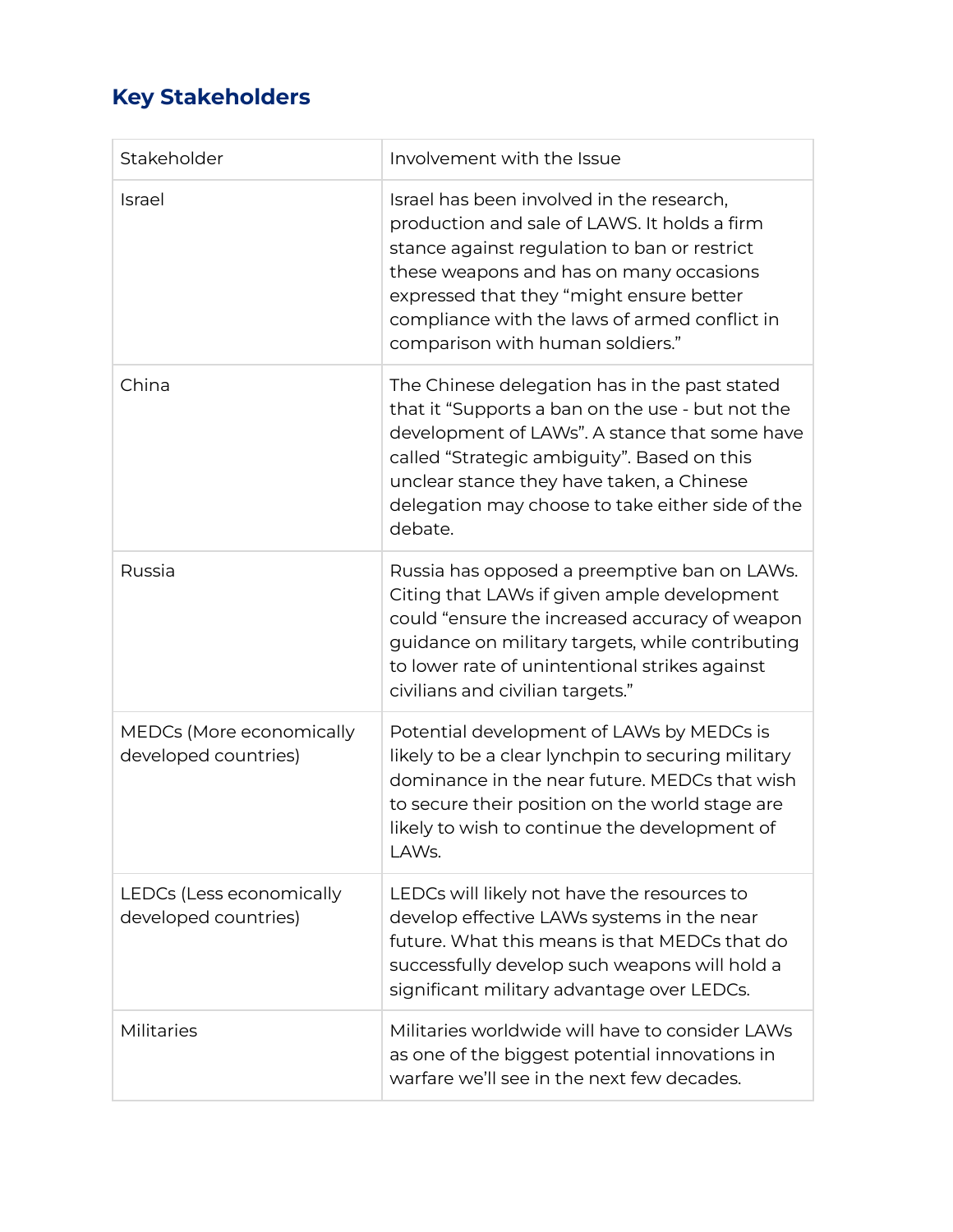| Some, such as those in more developed<br>countries will see LAWs as a way to reduce<br>casualties and increase combat effectiveness -<br>while those in nations not powerful enough to                     |
|------------------------------------------------------------------------------------------------------------------------------------------------------------------------------------------------------------|
| develop effective LAWs may see weapons such<br>as these a potential way to influence them<br>without having to put boots on the ground. All<br>of which should affect a country's stance on the<br>matter. |

#### **Possible Solutions**

#### **Restriction through resolution**

Various nations have supported restrictions on the production of LAWS. Some even suggest that the UN ban this technology through resolution. However, it is important to keep in mind that decisions made in DISEC are non-binding. Meaning while it can give recommendations towards the UNSC (United Nations Security Council), publish standard guidelines and promote arrangements that increase international safety; it cannot pass legally binding resolutions. What this means in essence is that the enforcement or even the decision to follow a potential set of guidelines eventually falls under the country's own decision.

With this established, the following is a list of potential points a resolution restricting the use of LAWS could include but are not limited to: Implementation of agencies monitoring the development of LAWs, recommended guidelines for the research and development of LAWs, recommendations towards the UNSC for future actions towards LAWs and defining what LAWs does and does not include.

#### **Globally accepted guidelines and recommendations**

DISEC's inability to create legally binding resolutions should not discourage an aspiring delegate. A set of recommendations and guidelines created in this council today could lead to a globally accepted standard for countries; that do not wish to see autonomous weapons become a significant part of military arsenals. Setting the standard definition and inclusivity of the word laws just in of itself may finally end the ambiguity we face today and leave no room for speculation on member nation's stances on this topic.

It is for these reasons that utilising the above solutions as a focus on a potential resolution is extremely important.